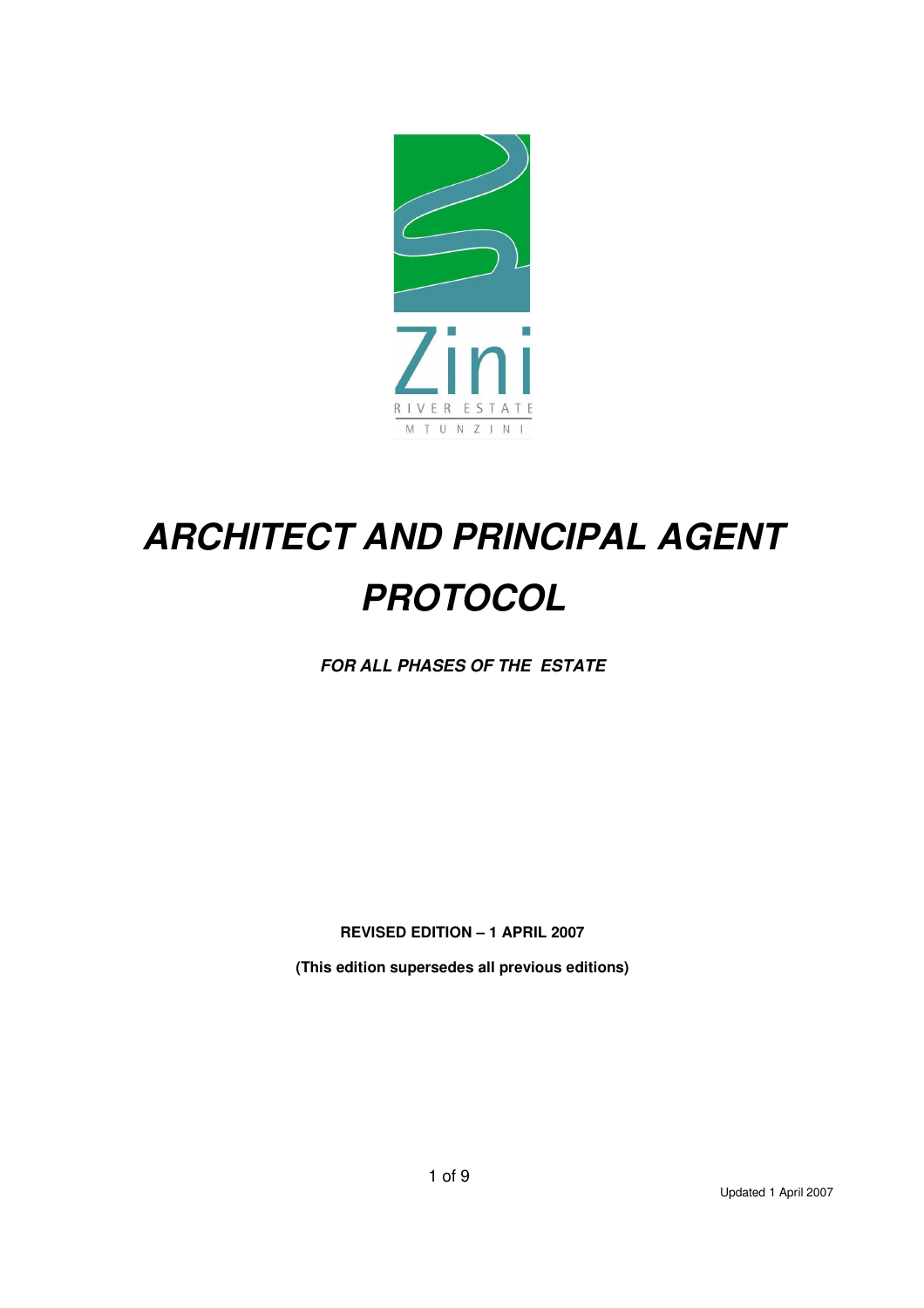

This document must be completed and signed (in black ink) in respect of all work carried out on all phases of the Zini River Estate.

| <b>PARTIES</b> |
|----------------|
|                |

| 1.1 | Zini River Estate Homeowners Association - "ZREHOA"<br>Registration No. 2006/026896/08 |  |
|-----|----------------------------------------------------------------------------------------|--|
| 1.2 | "The Architect / Principal Agent" (Company Name)                                       |  |
|     |                                                                                        |  |
|     |                                                                                        |  |
|     |                                                                                        |  |
|     |                                                                                        |  |

#### 2.0 **RECORDAL**

- 2.1 The Architect/Principal Agent hereby acknowledges that he/she has received a copy of this Protocol in respect of all work carried out on all phases of the Zini River Estate, and accepts the obligations in favour of Zini River Estate Home Owners Association, as set out in this agreement. He/she also acknowledges this agreement stands in respect of all present and future work carried out on the Zini River Estate. The Zini River Estate Home Owners Association reserves the right to amend this protocol from time to time. The Architect/Principal Agent will be advised of any such amendments.
- 2.2 The Architect/Principal Agent also hereby acknowledges that the Zini River Estate Home Owners Association has the right to add or remove any Architect/Principal Agent from the list of accredited Architects/Principal Agents, as per their powers under Clause 8.5.1.9 of the Articles of Association, and to levy fines upon such accredited Architects in terms of Clause 8.5.1.6 of the Articles.

| 2.3 |  |
|-----|--|
|     |  |
| 2.4 |  |
|     |  |
| 2.5 |  |
|     |  |

Updated 1 April 2007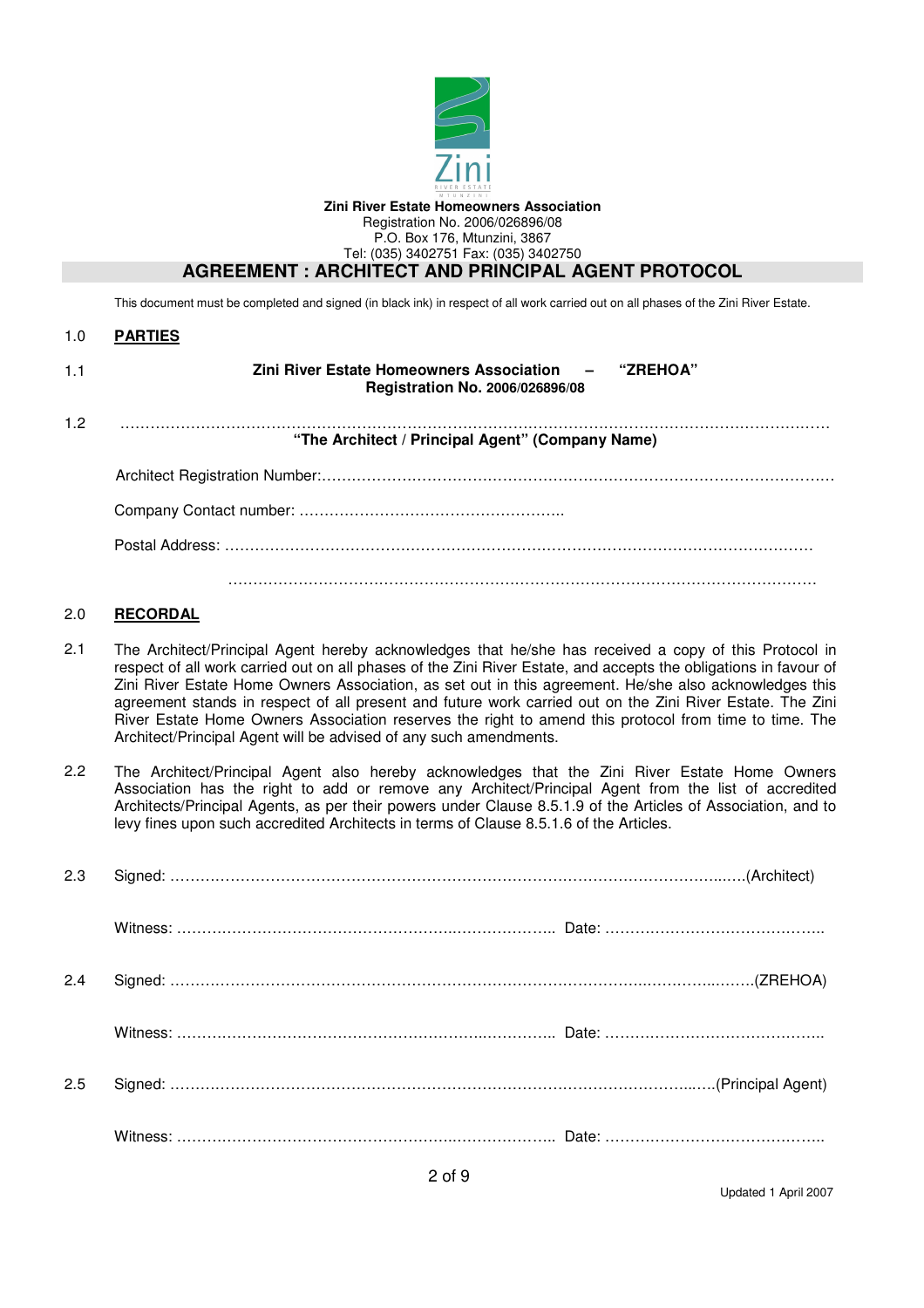## **ZINI RIVER ESTATE HOMEOWNERS ASSOCIATION (ZREHOA) ACCREDITED ARCHITECT PROTOCOL**

#### **1.0 APPOINTMENT OF ARCHITECT AND PRINCIPAL AGENT**

- 1.1 Prior to appointing your Architect, check that they are a member of the "ZREHOA Accredited List".
- 1.2 If they are on the "ZREHOA Accredited List", they may proceed with the commission as a normal commission.
- 1.3 If they are not on the "ZREHOA Accredited List", they are required to an application to the ZREHOA in accordance with the criteria as set out by the ZREHOA (details of which available from the Estate Offices) PRIOR TO ACCEPTING THE COMMISSION.
- 1.4 If accepted by the ZREHOA they will be allowed to accept ONE commission.
- 1.5 Once their final drawings have been approved by the ZREDRC they will be placed on the "ZREHOA Accredited List".
- 1.6 The responsibility lies with the homeowner to enquire of the status of the practitioner prior to commissioning them. They must also be registered with the South African Institute of Architects and the South African Council for the Architectural Profession.
- 1.7 The Architect MUST be engaged for a minimum service of design and L.A. approval drawings, whilst it is recommended that Architects be commissioned for a full service. No sub-contracting is allowed.
- 1.8 Architects not producing buildings of consistently high calibre may at the sole discretion of the ZREDRC/ZREHOA be removed from the "ZREHOA Accredited List".
- 1.9 The Architect will accept a brief from an Owner, and negotiate a fee with this Owner in accordance with the recommended tariff of fees, in respect of services rendered by a person registered in terms of section 19(2) of the Architectural Professions Act 44 of 2000.
- 1.10 ZREHOA requires the Architect appointed by the Owner also be appointed as Principal Agent for the duration of the project, or alternatively the Owner appoints an independent Principal Agent acceptable to the ZREHOA.
- 1.11 Once the brief has been accepted by the Architect, the procedures laid down in the following pages are to be followed.

### **2.0 OBLIGATIONS OF ARCHITECT AND PRINCIPAL AGENT**

- **2.1** All building work shall be supervised on site by an Architect / Principal Agent, who shall be entitled and obliged to condemn any work which is not in accordance with the approved building plans or which, in his opinion, is sub-standard, in which event the Building contractor / Owner shall make good such condemned work to a standard acceptable to the Principal Agent and ZREHOA.
- **2.2** ZREHOA accepts no responsibility whatsoever for any defective workmanship or materials.
- **2.3** All correspondence relating to the site and building project will be directed to the Principal Agent throughout the project.
- **2.4** The Principal Agent shall act for and on behalf of the Owner in all matters pertaining to the plans, site establishment and construction work of the project on the site on Zini River. This will be for the entire duration of the project from inception to final completion, which will include the issue of a completion certificate from the Local Authority. This position carries the responsibility of acting with due diligence in all management matters concerning the site, the contracting parties, and ZREHOA. Of particular importance are the following:
	- a. Arranging an orientation meeting to meet the Estate Manager and Building Control Officer at the Home Owner Association Offices (clause 5.4.1).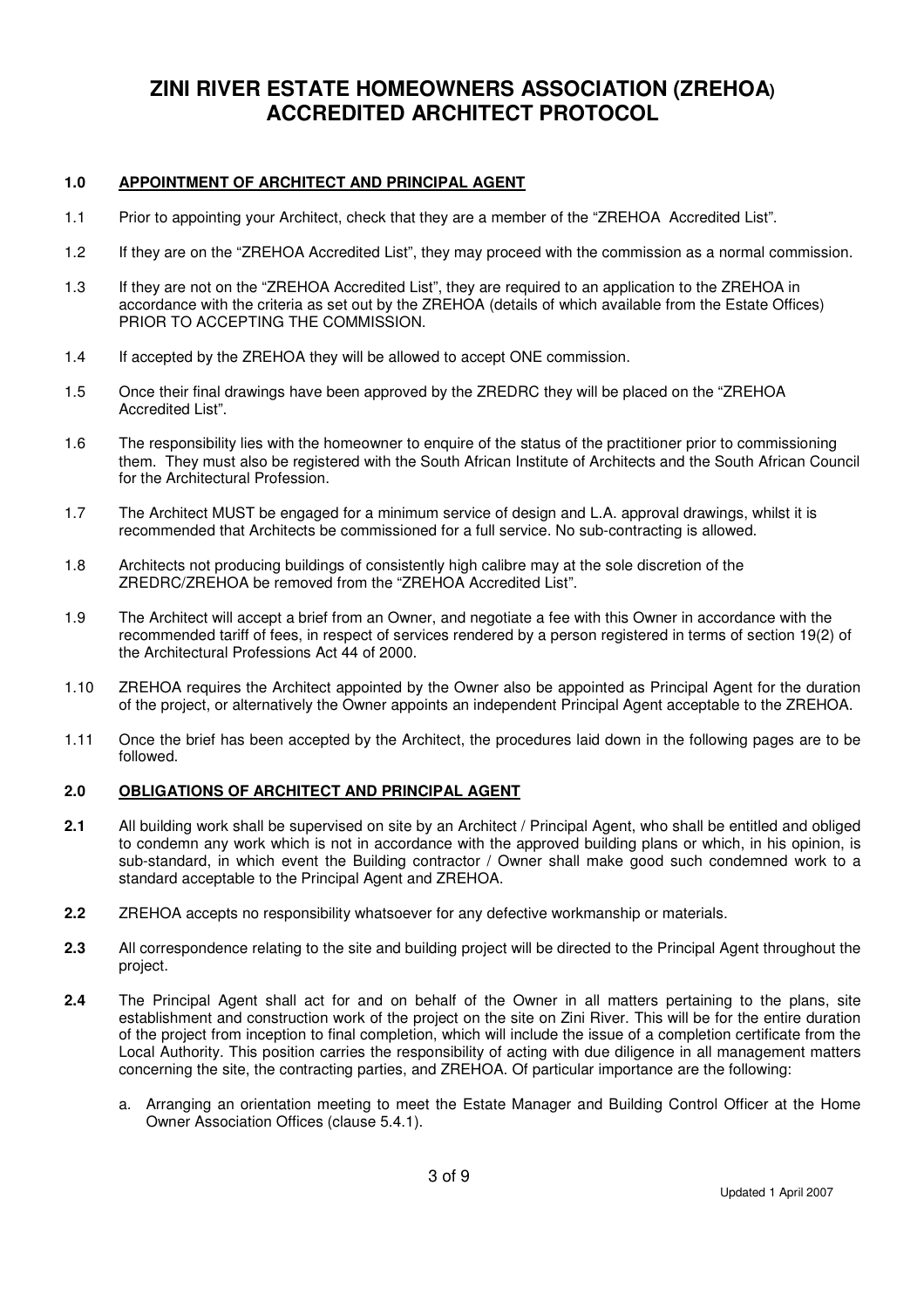- b. Arranging and facilitating the site handover meeting with ZREHOA BCO and submitting all relevant documentation for the site handover.
- c. The day to day condition of the site during construction, ensuring the site is aesthetically acceptable, secured after working hours in a safe condition and cleaned regularly at least once per week.
- d. Ensuring street and verge areas directly in front of the building project are kept clean, neat and free of obstruction to pedestrians and road users.
- e. Ensuring building materials are not stored on verges without ZREHOA approval.
- f. Ensuring the Professional Notice Board is correctly made and worded.
- g. The liaison between ZREHOA, the Owner, contractor, sub-contractors and any other persons involved with work or services related to the site.
- h. The building is being erected in accordance with the plans approved by ZREHOA and the Local Authority.
- i. All materials and work are to specified standards.
- j. Submitting drawings for approval to ZREDRC and the Local Authority prior to any deviations from the approved plan being carried out, and to ensure no deviations take place prior to the written approvals being obtained.
- k. The accuracy of the As-built drawings.
- l. Arranging the completion inspection with ZREHOA, and the issue of the Completion Certificate for the project by ZREHOA.
- m. Obtaining the Occupation Certificate from the Local Authority.
- n. Ensuring the completed building is not occupied prior to the Occupation Certificate or Beneficial Occupation Certificate being issued. Note, in terms of the National Building Regulations and Building Standards Act 103 of 1977, section 14(4)(a), any person occupying any building without an Occupation Certificate shall be guilty of an offence.
- o. Ensuring no encroachment on neighbouring SITES OR Estate property occurs without the prior permission of the Owner of such sites, and ZREHOA.
- p. Ensuring that all conditions and requirements set down in the Environment Management Plan (as amended) are complied with on the sites under their control.

#### **3.0 SITE HANDOVER**

3.1 A site handover meeting will be held prior to the Building Contractor moving on site in any form. This includes the storing of fill material.

The Architect (Principal Agent) is to inform ZREHOA a minimum of 14 days prior to commencement of clearing the footprint area, provide the details of the accredited building contractor, and request a date for a site handover, which will be attended by the following:

• Architect (Principal Agent), Estate Manager (or Building Control Manager), Environmental Officer, Principal Building Contractor, the Owner ( if available ) and any other relevant service providers, if required.

The Principal Agent is to advise the Estate Manager / Building Control Manager prior to site handover once the list of criteria on the site handover certificate, including the following, has been addressed:

3.1.1 The location of the footprint and the driveway between the site boundary and the road. The footprint must be marked before any site clearing can be done.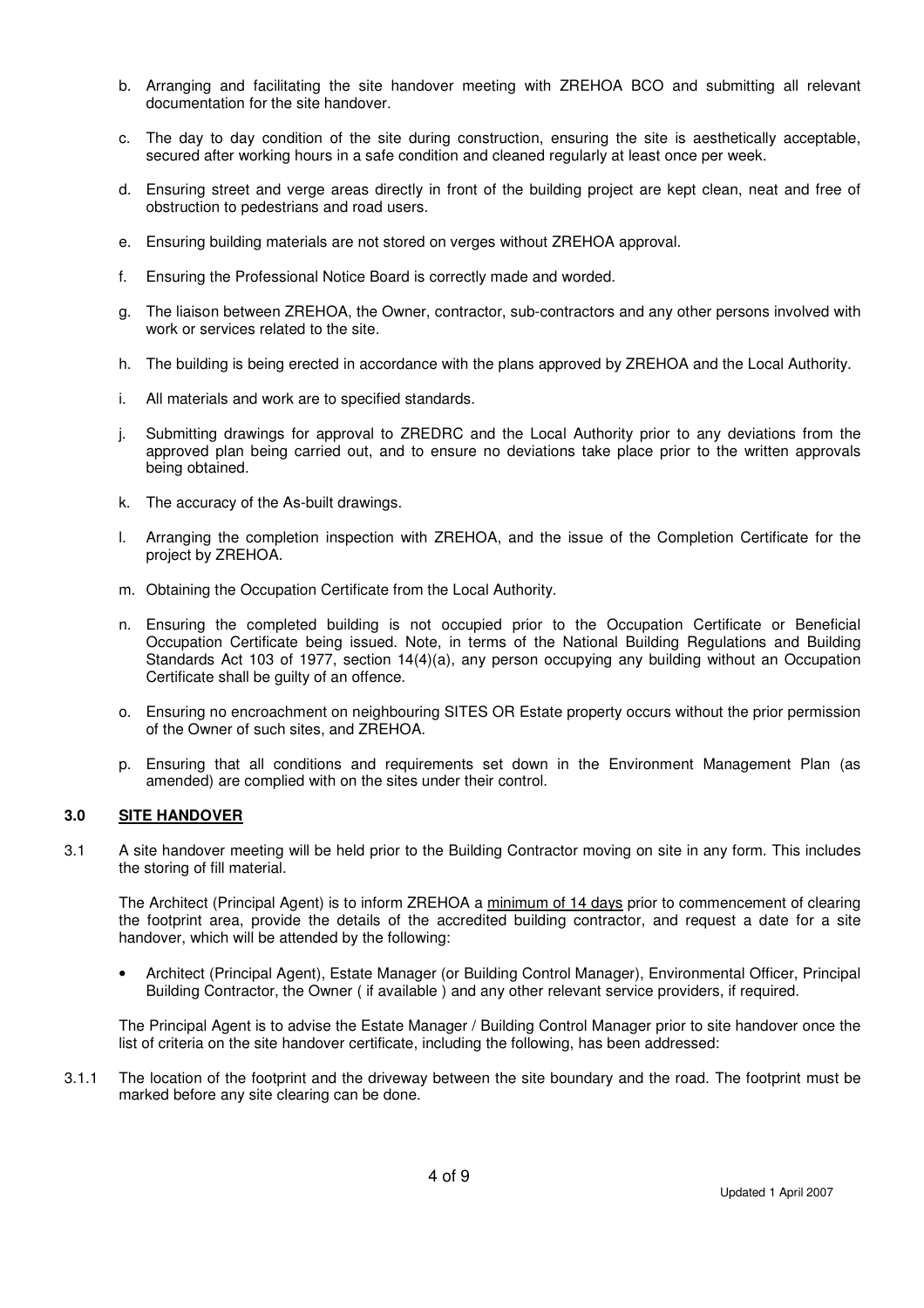- 3.1.2 The issue to ZREHOA of an anticipated programme of works, highlighting construction milestones.
- 3.1.3 Confirmation of existence the relevant contract document(s).
- 3.1.4 The identifying and pointing out of all service connections.
- 3.1.5 Advising ZREHOA on the frequency of site meetings.
- 3.1.6 The photographing of the site and surrounds in digital format to be e-mailed to the Building Control Manager. Photographs to include: General site; all street furniture immediately adjacent to site including lamp posts, bollards, manholes etc; all site boundaries including pavements, indicating state of repair; all verge planting adjacent to site. Photographs to be dated.
- 3.1.7 Presentation of plans approved by ZREHOA and the Local Authority.
- 3.1.8 Proof of existence of Title deeds, surveyor's certificate, transfer to owner.
- 3.1.9 Copies of Geo-Technical report, Storm Water Management Plan, and Environmental reports relevant to the site.
- 3.1.10 Prior to any work commencing, the site must be enclosed with colour green 80% factor shade cloth, a minimum of 1800mm high, as described in the Building Contractor Protocol.
- 3.1.11 The site handover checklist must be complete and given to the ZREHOA representative conducting the site handover, at the time of handover.

#### **4. FINAL CLEAN UP**

At the conclusion of the construction work, the contractor shall restore all pavements, roadways, verges, foliage, ditches and drainage channels to their original condition, including fine grading and seeding, positive drainage with no standing water, cleaning of the entire site of all construction debris and refuse and the removal of all temporary fencing facilities, equipment and unused materials. Where necessary verges and pavements and to be levelled and restored to their original condition, 'grass sods' laid and any trees destroyed replaced, in liaison with the Estate Landscaping Consultant. The Estate Manager, or Building Control Manager will, on completion of the contract, as part of the approval of the As-built drawings by ZREHOA, carry out an inspection of the site, inclusive of the verges and services, with the Principal Agent and building contractor.

#### **5.0 DESIGN AND REVIEW PROCESS**

#### *5.1 Architects*

All architectural submissions are to be prepared by a Professional Architect accredited by ZREHOA. Submissions from Architects/designers sub-contracted, but not employed, by a SAIA registered Architect/designer will not be accepted.

#### *5.2 Scope of Services*

The Architect shall in all instances be appointed on a full scope of services as defined in PROCAP. He / she shall assume the role of Principal Agent and shall at all times be answerable to the ZREDRC.

#### *5.3 Documentation*

Approved Architects / Principal Agents and Landscapers may obtain all documentation, application forms and plans relevant to the site from ZREHOA.

#### *5.4 Review Protocol*

All Owners are required to submit their plans to ZREDRC for approval. This is to be done in accordance with the following protocol :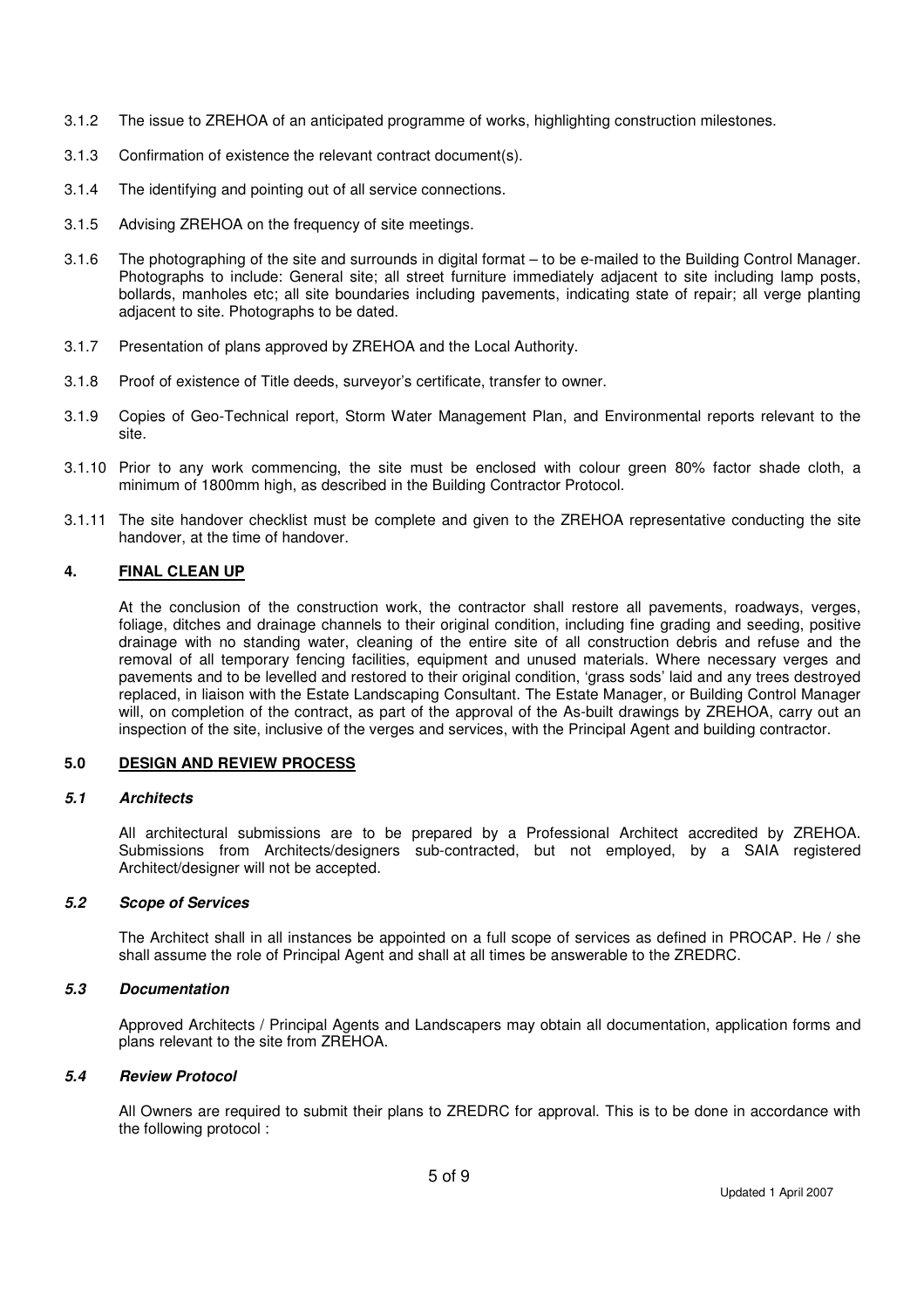- 5.4.1 Architect to present drawings for approval by the ZREDRC. Once approved, the Architect is to submit final working drawings / Local Authority approval submission drawings, for approval by ZREDRC. Once approved, these drawings will be stamped and signed by the ZREDRC for submission to the Local Authority by the Architect.
- 5.4.2 Should the Architect or Owner require any special meetings with the DRC, additional to the first submission, the costs incurred for such meetings will be at the Architect or Owner's expense.

*Please note: The Local Authority will not accept any submission which has not been stamped and signed with the ZREHOA approval stamp.* 

*Should any drawings change due to the Local Authority's referrals, then new drawings must be submitted to ZREHOA.*

#### *5.5 Waivers*

Any application for waivers of Local Authority or National Building Regulations requirements shall first meet with approval of ZREDRC. Approval by ZREDRC will not necessarily imply tacit approval by the Local Authority.

#### *5.6 Disclaimer*

The review architects on ZREDRC act in an advisory capacity only, and all decisions and comments are at the discretion of ZREHOA. To this extent, each submission will be treated on its merits and, whilst a proposal may comply with the Architectural and Town Planning controls as set out in this document, it must too capture the intended Architectural "ethos" of the Estate. ZREDRC and ZREHOA reserve the right to refer submissions they deem to have failed in this respect.

#### **6.0 SUBMISSION PROCEDURE (ZRE also Clause 5.4 )**

This essentially a two-step process :

Step One: ZREHOA Design Approval – Building and Landscape. Step Two: Local Authority Plan Approval.

#### **6.1 Design Approval**

#### *6.1.1 Building and Landscape*

 The Architect should familiarise himself/herself with the latest revision of the Design Guidelines, Town Planning Controls, and Landscape Protocol prior to commencing. Copies of the latest editions are available from ZREHOA.

*Please note: The guideline is an active document and is subject to revision from time to time. ZREHOA reserves the right to amend the Design Guidelines and absolves itself from any liability in the event of ignorance of these revisions by the Owner or the appointed Architect.* 

#### *6.1.2 Submission of Site Development Plan / Building Drawings*

 If preferred a sketch plan may be submitted for verbal approval / comment to the ZREHOA, at no cost, prior to the Site Development Plan being submitted for full approval.

One uncoloured set of the Site Development Plan must be submitted to the ZREHOA/ZREDRC for scrutiny, together with the current prescribed fees and documentation. A copy of the prescribed fees structure can be obtained from the ZREHOA office. (Please note, fees are revised annually).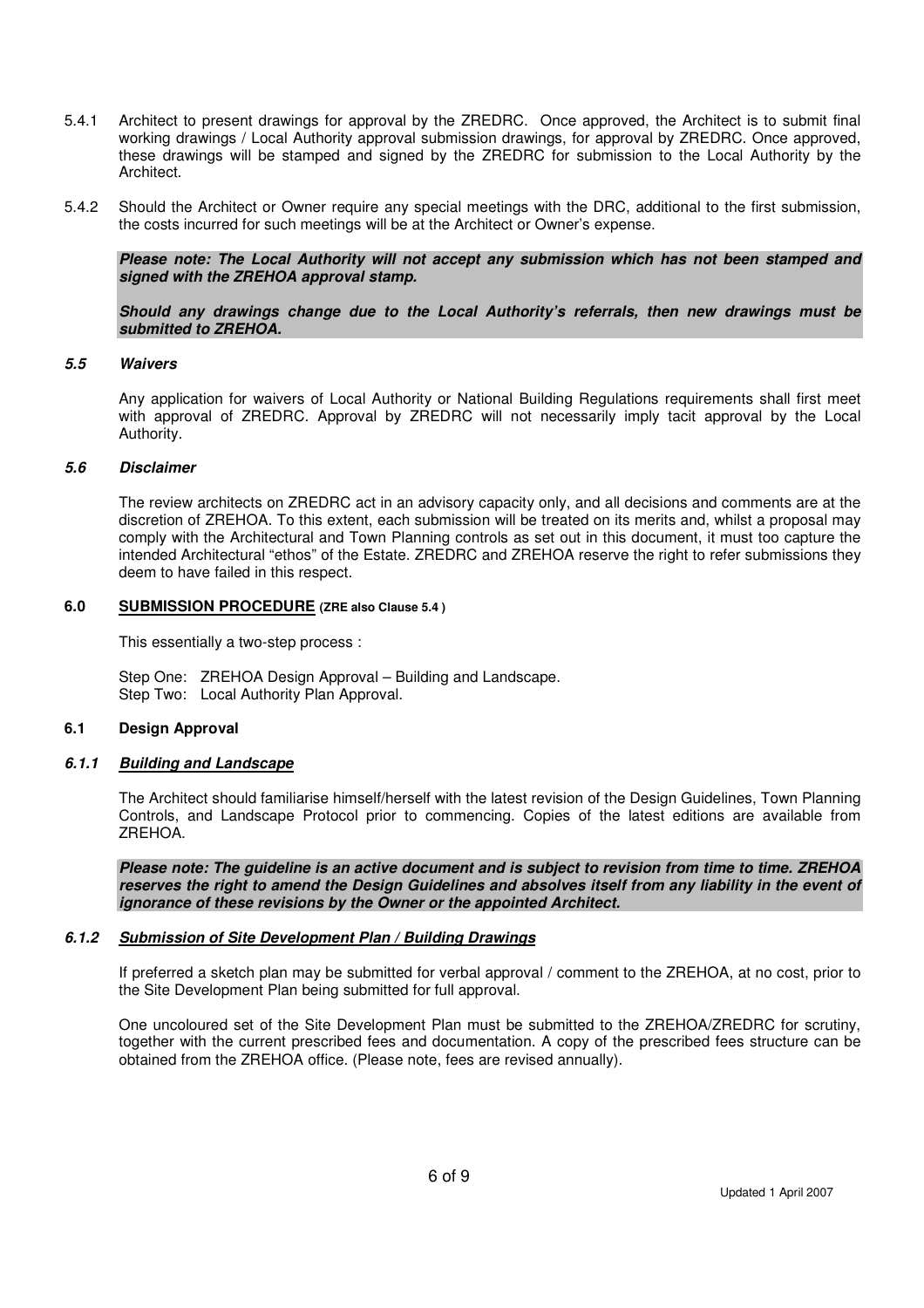The **SDP** must consist of the following:

- Fully completed ZREHOA Plan Approval Application Form with all required forms / documents attached.
- All copies of the drawings must show plans at all levels, elevations, NGL, a typical section through the building and site – all at minimum of 1:100.
- A site plan at minimum of 1:200 showing storm water management during and after construction, contours and NGL.
- A site plan showing footprint, NGL, contours and levels with Geo-Tech report.
- The proposal drawing must be on an A1 format sheet, or multiples of A1 sheets.
- If houses exist on either side of the intended building, the plan is to show the footprints of such houses, and a front elevation showing the comparative heights and finished floor levels.
- All external materials are to be identified on all elevations.
- ZREDRC may call for further detailed documentation from time to time, if this is deemed necessary.
- One coloured Preliminary Landscape proposal in terms with Landscape Protocol at minimum of 1:200 scale, showing landscape design, identifying the planting palette and the management of surface runoff, indicating irrigation system. Please refer to the Landscape Protocol for Landscape plan submission procedure and requirements.
- Environmental management plan must accompany each proposal.

On approval of the Building and Landscape drawings by the ZREHOA and the Umlalazi Municipality, a stamped and signed copy of the Building plans must be given to the ZRE offices to be retained for their records.

*Please note: If plans are not passed by ZREDRC after two referrals, due to queries not being addressed by the Architect or Landscape designer, the full submission fees are payable for the third submission.* 

*Please note: The Local Authority will not under any circumstances approve any submissions without the prior consent of ZREHOA and which do not carry the ZREHOA stamp of Approval.* 

#### *FAILURE TO FULLY COMPLETE THE APPLICATION DOCUMENTS OR PROVIDE THE NECESSARY INFORMATION WILL RESULT IN A REJECTION OF THE APPLICATION.*

#### *6.1.3 Departures / Deviations*

All departures from the ZREHOA approved drawings are to be applied for prior to any deviation work being carried out on site, accompanied by a written motivation for the changes. Deviation work may only proceed on written approval from ZREHOA.

Refer to prescribed fees for deviation plan applications.

#### *6.1.4 Submission of Amendments / As built drawings*

On completion of the project As-Built documentation is to be lodged with ZREHOA for their records. ZREHOA will carry out an on site inspection to verify the following:

- The project is complete, safe and habitable.
- The As-Built drawings are a true and accurate reflection of what is built on site.
- No deviations from the approved building plans have been done without the ZREHOA's written approval.

Only once these requirements have been satisfied will the Completion Certificate be issued.

#### *Please Note: The As-Built documentation must be an accurate and true reflection of what is on site. Refer to the prescribed fees for the As-Built application fee.*

On approval of the As-Built documentation, the drawings and documents will be scanned by the Architect for ZREHOA and an electronic file saved to CD for permanent ZREHOA record purpose.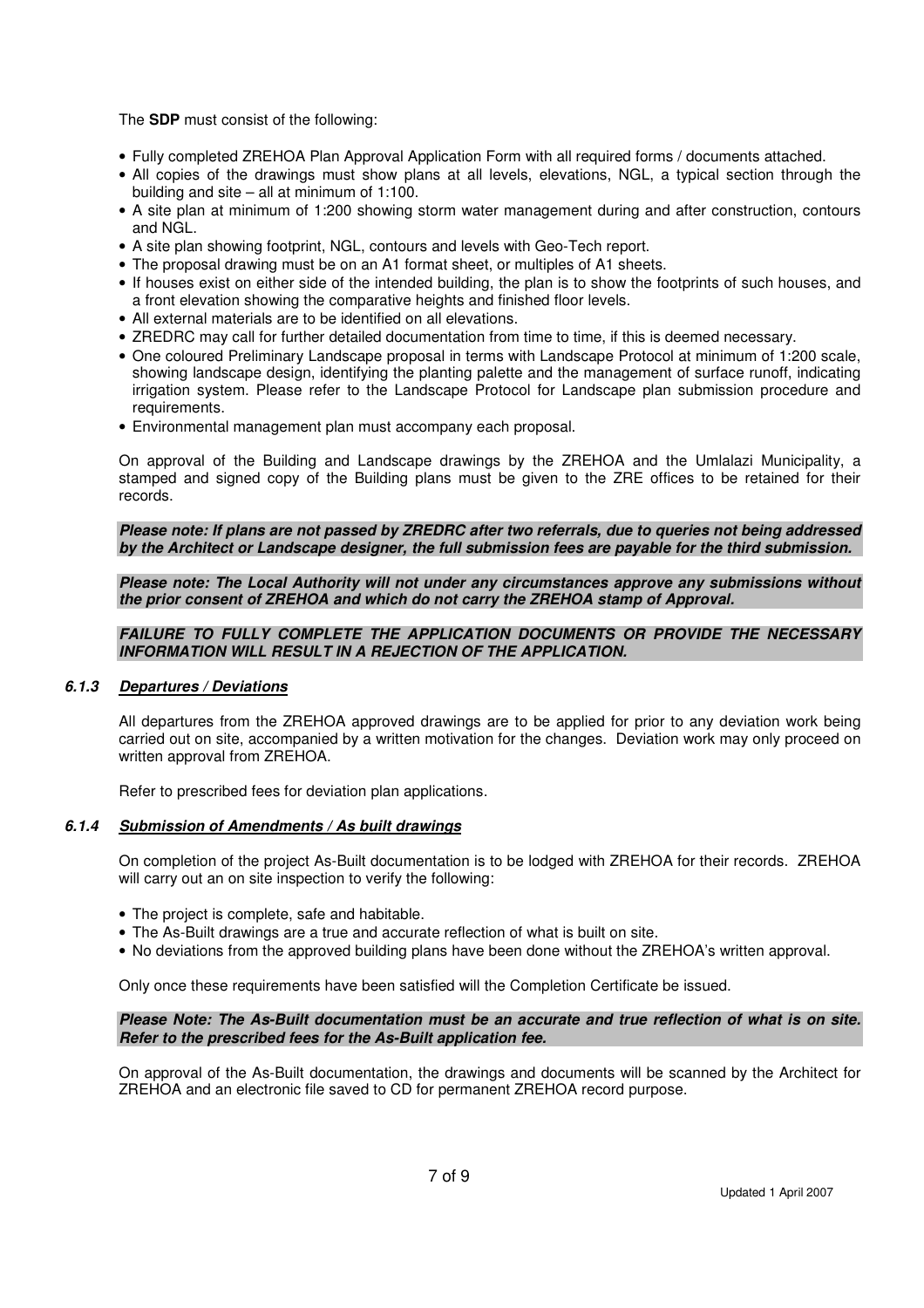All of the above are to be submitted to:

*The Estate Manager Zini River Estate Homeowners Association Zini River Estate P O Box 176 Mtunzini 3867*

#### **7.0 LOCAL AUTHORITY PLAN APPROVAL**

On approval by ZREHOA, drawings can be submitted to the Local Authority for approval. i.e. ZREHOA approved signed and stamped SDP Applications; Building Plan Applications; Deviation Applications; Alterations and Additions Applications ; As-Built Applications ; etc.

All submissions to the Local Authority are the responsibility of the Owner / Architect. Should the Local Authority refer the building plans and the nature of the referral affects the aesthetics or footprint of the buildings, then ZREHOA must be notified and revised building plans must be submitted to ZREHOA for approval.

*Please note: No building work whatsoever may commence on site without the written approval of both ZREHOA and the Local Authority.* 

*Please Note: ZREHOA does not submit any plans or documentation to the Local Authority for approval on behalf of any Developer, Owner or Architect. The submission of plans and documentation to the Local Authority is the responsibility of the Architect, Owner or Developer.* 

#### **8.0 COMMENCEMENT ON SITE PRIOR TO THE BUILDING PLANS BEING APPROVED.**

Should the developer require commencing with the proposed development prior to the building plans being approved by the ZREDRC and Umlalazi Municipality, then the following procedures will apply :

- ZREHOA will only consider granting permission for a site to be handed over to the Principal Building Contractor if the final building drawings have been submitted to the ZREDRC for scrutiny.
- The developer's written request must be submitted to the ZREHOA together with the following documentation :
	- $\circ$  The developer's detailed motivation why he/she must proceed with work on site prior to the written approval of the building drawings.
	- $\circ$  A letter of consent from the Umlalazi Municipality's Building Control Officer granting permission to commence with work on site prior to the building plans being approved and the conditions thereto.
	- o A copy of the Title Deeds.

If permission is granted by ZREHOA, a site hand-over meeting will be scheduled as per Clause 3.0 after receipt of the full submission fee.

*Please Note: Building Plan approval must be obtained within 30 working days from date of ZREHOA's permission to commence on site. Failing to obtain the approval will result in all work being stopped on site until building Plan approval is obtained.* 

*Indemnifier : The Owner accepts full responsibility that if for any reason whatsoever, their building plans are not approved by either the ZREDRC and or the Umlalazi Municipality the Owner will make good at their own cost.* 

*Please Note: Zini River Estate Home Owners Association will not grant permission for any work to commence on site if the procedures in this document are not adhered to.*